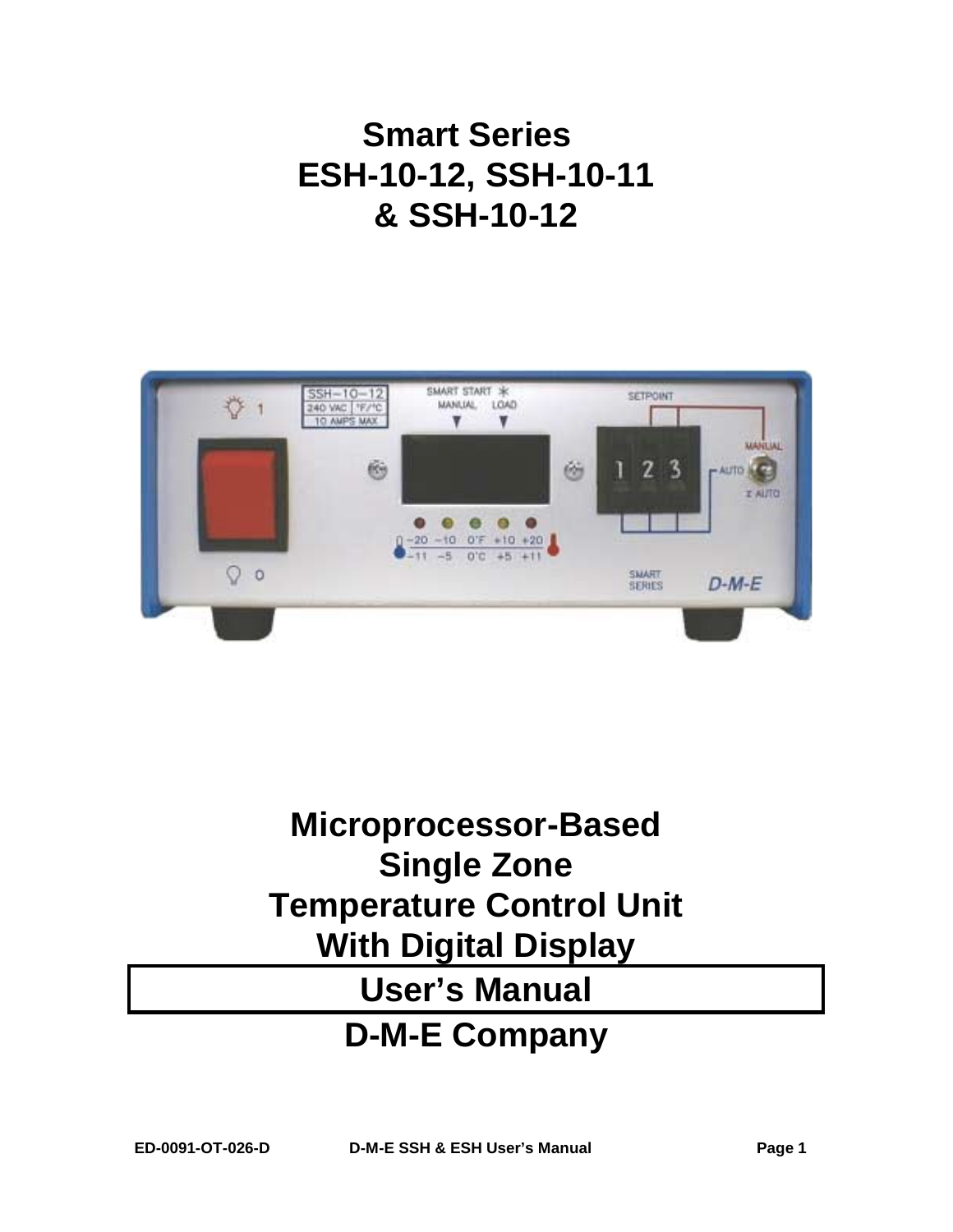Copyright © D-M-E Company 2000. All rights reserved.

D-M-E Company products are covered by USA and foreign patents, trademarks and copyrights issued and pending. Information in this publication supersedes that in all previously published material. Specifications and any changes are reserved.

Printed in the United States of America

#### **D-M-E Company 29111 Stephenson Highway Madison Heights, MI 48071 USA**

D-M-E Company and D-M-E are registered trademarks of D-M-E Company.

### **WARRANTY**

D-M-E Company warrants that this product will be free from defects in materials and workmanship for a period of one (1) year from the date of shipment. If any such product proves defective during this warranty period, D-M-E Company, at its option, either will repair the defective product without charge for parts and labor, or will provide a replacement in exchange for the defective product.

This warranty shall not apply to any defect, failure or damage caused by improper use or improper or inadequate maintenance and care. D-M-E Company shall not be obligated to furnish service under this warranty a) to repair damage resulting from attempts by personnel other than D-M-E Company representatives to repair or service the product; b) to repair damage resulting from improper use or connection to incompatible equipment; or c) to service a product that has been modified or integrated with other products when the effect of such modification or integration increases the time or difficulty of servicing the product.

This warranty excludes replacement of fuses and damage to the unit from the use of improper styles of fuses. Use only ABC type replacement fuses. The maximum allowable fuse rating is 10 amps. Lower ratings may used for improved protection.

# **SAFETY**

D-M-E Company products have been designed to be safe and simple to operate. As with any electronic equipment, you must observe standard safety procedures to protect both yourself and the equipment.

#### **To Prevent Injuries:**

- To avoid electrical shock or fire hazard, do not apply voltage to a terminal that exceeds the range specified for that terminal.
- To avoid mechanical injury, electrical shock or fire hazard, do not operate this product with covers or panels removed.
- To avoid electrical shock or fire hazard, do not operate this product when wet.
- To avoid injury or fire hazard, do not operate this product in an explosive atmosphere.

#### **To Prevent Product Damage:**

• Do not operate this product from a power source that applies more than the voltage specified.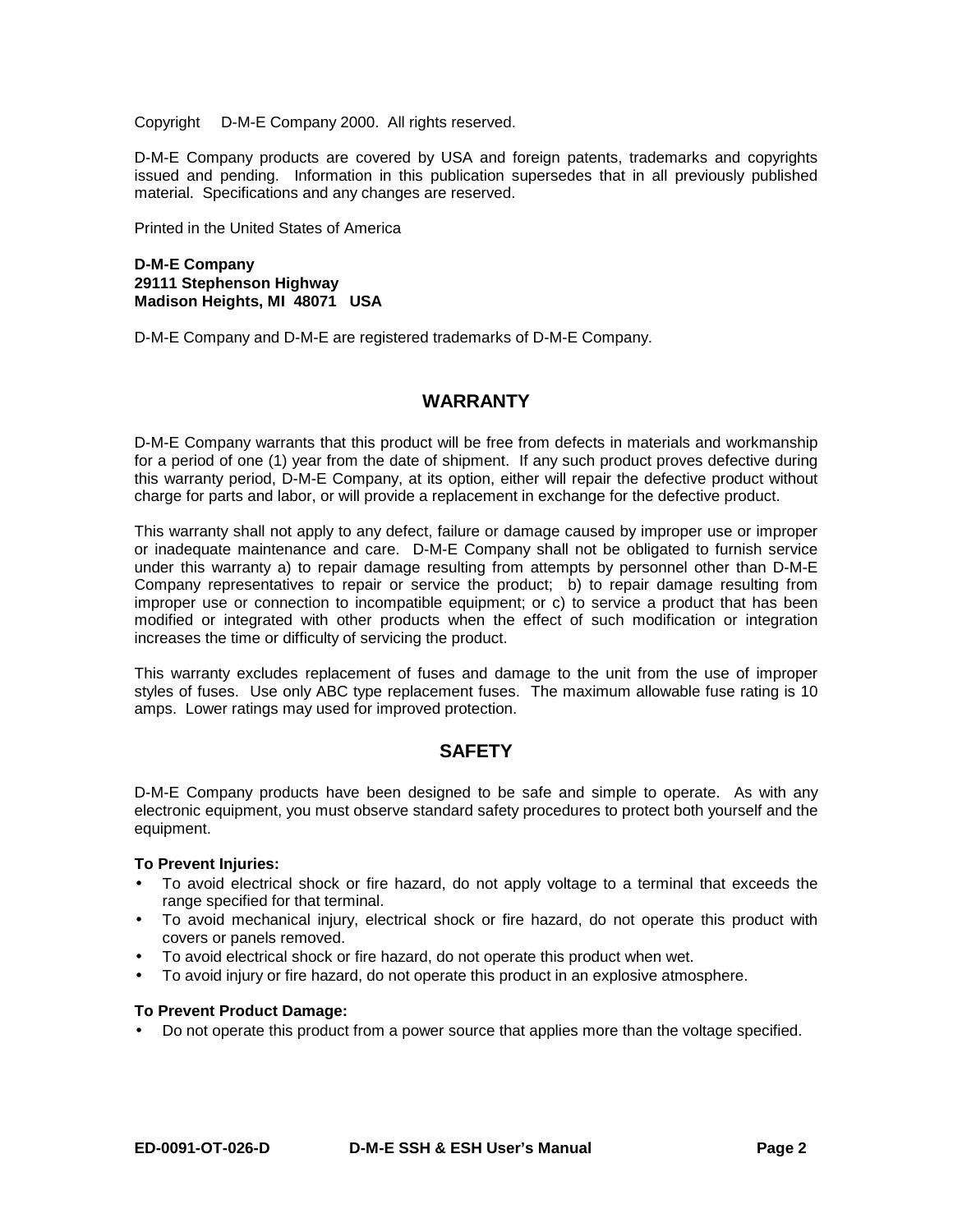# **D-M-E Standard Smart Series<sup>®</sup> Microprocessor-Based Single Zone Temperature Control Unit With Digital Display ESH-10-12, SSH-10-11 & SSH-10-12**

#### **GENERAL DESCRIPTION**

The Smart Series<sup>®</sup> SSH & ESH units are user-friendly temperature controllers of world-class caliber.

The SSH & ESH are based on one of the most widely used controllers in the hot runner control industry.

It has a large process temperature display, and it incorporates a 3-digit pushwheel for entering process temperature setpoints.

The illuminated display shows process temperature in Auto, and Manual modes.

Diagnostic fault codes for open ("OPE"), reversed ("bAC"), or shorted ("SHO") thermocouples are displayed digitally. The units automatically inhibit output power to the heater load in Auto mode until such faults are corrected, unless the new "Automatic Bumpless Transfer" option is enabled.

The units LED display indicators (located at the top left of each digit) show the mode of operation. The power to heater "load" LED doubles as a Smart Start® indicator by blinking during Smart Start. Five separate colorcoded LED's located under the display indicate temperature deviation and over/under temperature conditions at a glance.

#### **OPERATION**

**Auto Mode:** The microprocessor maintains temperature using a proprietary closed loop control method. The microprocessor anticipates the heater load characteristics to make accurate adjustments and correct for errors.

"Fuzzy logic" is used to minimize overshoot of setpoint on start-ups, and to prevent over and undershoots when changing setpoints.

The SSH & ESH units can also display the average percent output power when running in Auto mode. ("% Auto" setting)

**Smart Start®:** Smart Start® is automatic on start-up in Auto mode if the process temperature is below 212°F (100°C), and provides a linear power output ramp to ensure safe heater dry out.

Smart Start® is completed after four minutes and thirty seconds has elapsed, or when process temperature exceeds the lesser of either the setpoint or 212°F (100°C) in Auto mode.

**Input Fault:** Thermocouple break protection, and reversed thermocouple protection, override Smart Start® when in Auto mode. (Output power is inhibited)

Shorted thermocouple protection, thermocouple break protection, and reversed thermocouple protection, inhibit output power in normal Auto mode operation.

If a thermocouple fault occurs when the "Automatic Bumpless Transfer" feature is ON (after operating at setpoint temperature for >10 Minutes), the unit will simulate manual mode using the average percent power learned during normal Auto operation.

**Manual Mode:** For no thermocouple, or a thermocouple failure, open loop percent output power is used.

In Manual mode, the microprocessor maintains a power level using an open loop power control method. This enables the user to continue production, and override thermocouple faults until the problem has been resolved. Manual mode overrides thermocouple break protection, shorted thermocouple protection, reversed thermocouple protection, and any other normal automatic modes.

#### **FEATURES**

- Fully self-tuning, fuzzy logic, microprocessor-based control.
- Selective Cycle<sup>®</sup> and Smart Start<sup>®</sup> to prolong heater life.
- Zero crossing triac triggering for minimum Radio Frequency Interference. (RFI)
- Process temperature display operational even in Manual mode as long as the thermocouple (T/C) is intact.
- Automatic T/C fault protection and cold junction compensation.
- High impedance potentiometric input allows for long distance T/C wiring.
- 100% solid-state circuitry, no mechanical relays.
- Completely self contained, no external output devices or power supplies required.
- Fast acting heater load fuses are provided on both sides of the AC line.
- Electrically isolated, and grounded front panel for operator safety.
- °F/°C configurable.
- J-type, or K-type thermocouple configurable.
- New Lights Out feature can be enabled to shut off the digital LED display during stable Auto control.
- Adjustable response time to shorted thermocouple faults.

**NOTE:** The SSH and the ESH units have a few functional differences.

- The ESH connector on the back panel is wired differently from the SSH. (See "Wiring The Load" on page 7)
- The ESH operates in degrees Celsius and the SSH operates in degrees Fahrenheit, however either unit can be re-configured to the other mode of operation. (See "Temperature Mode" on page 6)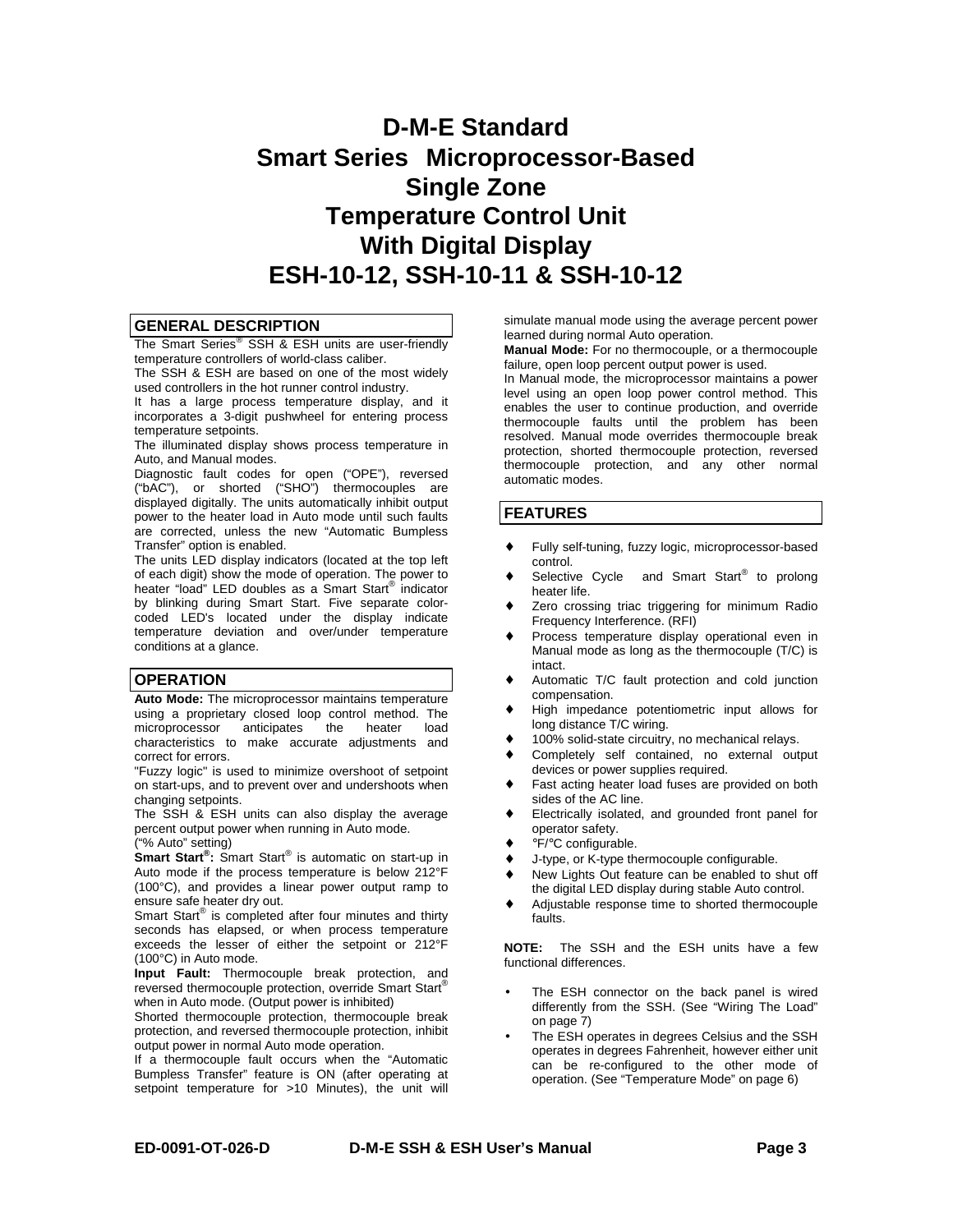



#### **PERFORMANCE SPECIFICATIONS**

**Auto and Manual Control Modes:** Selective Cycle: high speed time proportioning.

**Temperature Range:** Ambient to 999°F (537°C) with Jtype, and K-type thermocouples.

**Control Accuracy:** +/-1°F (0.5°C), dependent on the total thermal system.

**Temperature Stability:** +/-0.5% of full scale over the ambient range of 32 to 120°F. (0 to 50°C)

**Calibration Accuracy:** Better than 0.2% of full scale. **Power Response Time:** Less than 0.13 seconds.

**Reset:** Automatically corrects reset to no more than +/-1°F (1°C) at all settings.

**Manual Control:** Adjustable from 0-99%. Maintains output power to within 1% of setting.

**Diagnostics Indicators:** LED's and 3-digit, 7-segment display.

**Smart Start® (SS):** Linear power output ramp from an initial temperature (< 212°F in Auto mode) to ensure safe heater dry out.

**SS Duration:** 4-1/2 minutes.

**SS Override Temperature:** 212°F (100°C) Auto mode only.

#### **Operational Mode Priority:**

- Smart Start precedes Auto mode if process temperature is < 212°F.
- Thermocouple (T/C) break, or reversed T/C overrides Auto mode Smart Start, and normal Auto mode.
- Shorted T/C overrides normal Auto mode.
- Manual mode overrides T/C break, T/C open, and reversed T/C.
- The output is inhibited during all T/C fault conditions in Auto mode unless Automatic Bumpless Transfer is enabled.

#### **DIAGNOSTICS AND OTHER DISPLAY CODES (See figure 1)**

The  $SSH^{\circledR}$  & ESH diagnostics automatically alert the user to a fault condition.

- Shorted thermocouple indicated by flashing *SHO*. ◊ **Troubleshooting-**
	- Check for damage to the thermocouple lead wire. Also check for bare, twisted or pinched leads, open load fuse (F1, F2), or excessive the heater and thermocouple.

• Open thermocouple indicated by flashing *OPE*.

◊ **Troubleshooting-**

Check the thermocouple connections and wires for broken leads, check for damage to the sensor, or check for open fusible link resistor (R4, see figure 8)

• Reversed thermocouple indicated by flashing *bAC*. ◊ **Troubleshooting-**

Check thermocouple wiring for reversed leads. • Over/Under temperature. The red deviation LED on

- the left, flashes when the process temperature is below setpoint by 40°F or more. The red deviation LED on the right flashes when the process is above setpoint by 40°F or more.
	- ◊ **Troubleshooting-**
		- Under temperature;

Open heater, low line voltage, t/c problem,

- Open load fuse (F1,F2).
- Over temperature;
- Output failure, shorted triac, interacting zones, Heater shorted to ground.
- A flashing *Loc* is an indication that the Smart Start Override option is ON, and that the unit is in Smart Start. The Auto/Manual and Setpoint controls will be "locked out" while this mode is active.
- A flashing *Loc Err* is an indication someone has changed the front panel settings prior to the completion of Smart Start when the Smart Start Override Disable option is ON. The Auto/Manual and Setpoint controls will be "locked out" when the *Loc Err* diagnostic is active.
	- **Troubleshooting-**

If the unit is operating in Auto mode with a process temperature above 212°F (100°C), turn the unit off, and change the settings back to their initial positions, then turn the unit back on. The unit will resume controlling to the entered setpoint.

If the process temperature is below 212°F, (100°C) the unit will restart the Smart Start process.

If the unit is operating in Manual mode, turn the unit off, and change the settings back to their initial positions, then turn the unit back on. The unit will restart the Smart Start process.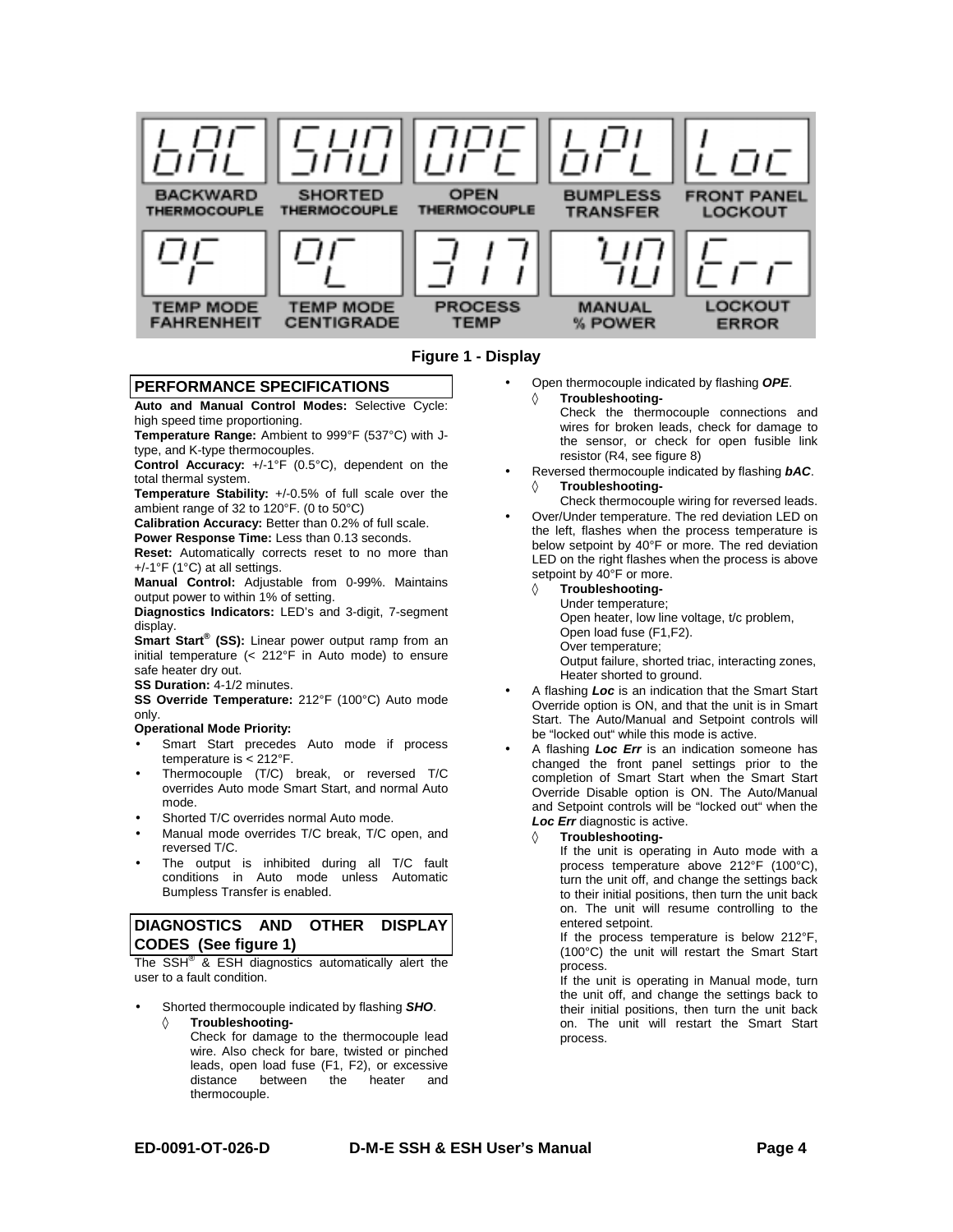- A flashing *bPL* is an indication that the Automatic Bumpless Transfer option is ON, the thermocouple has failed, and the unit has invoked an Automatic Bumpless Transfer.
	- ◊ **Troubleshooting-**Either shut down and repair the broken thermocouple, or: Press the AUTO% switch to display and record the average percent power value being output. Then place the unit in Manual mode, and enter the percent power previously recorded.

#### **INPUT SPECIFICATIONS**

**Thermocouple (T/C) Sensor:** Type "J" (default) or Type "K" (optional), grounded or ungrounded.

**External T/C Resistance:** High impedance potentiometric input allows long distance T/C wiring. **T/C Isolation:** Isolated by control circuit power supply.

**Cold Junction Compensation:** Automatic, better than 0.02°F/°F. (0.01°C/°C)

**Open T/C Protection:** Automatically inhibits power to heater in Auto mode.

(Unless Automatic Bumpless Transfer is enabled)

**Reversed T/C Protection:** Automatically inhibits power to heater in Auto mode.

(Unless Automatic Bumpless Transfer is enabled)

**Shorted T/C Protection:** Automatically inhibits power to heater in Auto mode.

(Unless Automatic Bumpless Transfer is enabled)

**Input Type:** Potentiometric **Input Impedance:** 22 Meg ohms.

**Input Protection:** Diode clamp, RC filter, and fusible link resistor R4. (see figure 8)

**Input Amplifier Stability:** 0.02°F/°F (0.01°C/°C)

**Input Dynamic Range:** 1000°F (550°C) with J-type, 1000°F (550°C) with K-type.

**Common Mode Rejection Ratio:** Greater than 100 db. **Power Supply Rejection Ratio:** Greater than 90 db.

#### **OUTPUT SPECIFICATIONS**

**Voltage/Power Capability: 10 AMP:** Power capacity

SSH-10-12: 2400 watts @240 VAC

SSH-10-11: 1200 watts @120 VAC

ESH-10-12: 2400 watts @240 VAC

**Output Drive:** Internal solid-state triac, triggered by AC zero crossing pulses.

**Overload Protection:**

**10 AMP:** Fuses are provided on both sides of AC line. **Transient Protection:** dv/dt and transient pulse suppression included.

**Power Line Isolation:** Optically, and transformer isolated from AC lines. Isolation voltage is greater than 2500 volts.

#### **ELECTRICAL POWER SPECIFICATIONS**

**Supply Voltage:** 240 or 120 VAC +10% -20% **Frequency:** 50/60 Hz

**DC Power Supplies:** Internally generated, regulated and compensated.

**Unit power usage:** Less than 5 watts, excluding load.

**Dimensions:**

**10 AMP:** 7.2"W x 2.7"H x 8.6"D (18.29 x 6.86 x 21.84cm)

**NOTE:** Use SSH-10-11 for 120 VAC operation.

Use SSH-10-12 or ESH-10-12 for 240 VAC operation. **FUSE REQUIREMENTS:** (2) ABC-10 fuses, F1 & F2 (Note: (2) spare fuses included with unit).

(1) 160 mA sub-miniature fuse. (F3) (see figure 8)

#### **FRONT PANEL CONTROLS AND INDICATORS (See figures 1, 2 and 3)**

**1. DIGITAL LED MULTI-FUNCTION DISPLAY & DISPLAY MODE INDICATORS:** Indicators are located in the display at the top left of each digit. Three 7 segment, (0*.*56-inch tall) digital displays indicate process temperature, % power output, operational modes, and advanced diagnostic codes.

**Load Indicator:** LED in display window illuminates when power is being supplied to the heater. (also blinks during Smart Start®).

**Manual Control Indicator:** LED in display window illuminates when in Manual mode.

(also blinks after an Automatic Bumpless Transfer)



#### **Figure 2 - Pushwheel & Auto / Manual Switch**

**Shorted Thermocouple (T/C) Indicator:** Digital display alternates "SHO" with process temperature.

**Open T/C Indicator:** Digital display alternates "OPE" with process temperature. (typically "999")

**Reversed (Backward) T/C Indicator:** Digital display alternates "bAC" with process temperature.

**Degrees F/C Indication:** At power up, the unit will display "°F" or "°C" for three seconds, depending on the position of function enable switch S1-6.

**Bumpless Transfer Indication:** If a thermocouple fault occurs with the Automatic Bumpless Transfer feature enabled, (S1-3 switched ON) the unit will display "bPL" alternating with the process temperature, and the appropriate thermocouple fault code.

("SHO", bAC", or "OPE")

**Smart Start Override Disable:** Digital display alternates "Loc" with process temperature during Smart Start if S1- 1 is ON.

The display will alternate "Loc" "Err" with process temperature after the completion of Smart Start, if the front panel settings were changed during Smart Start.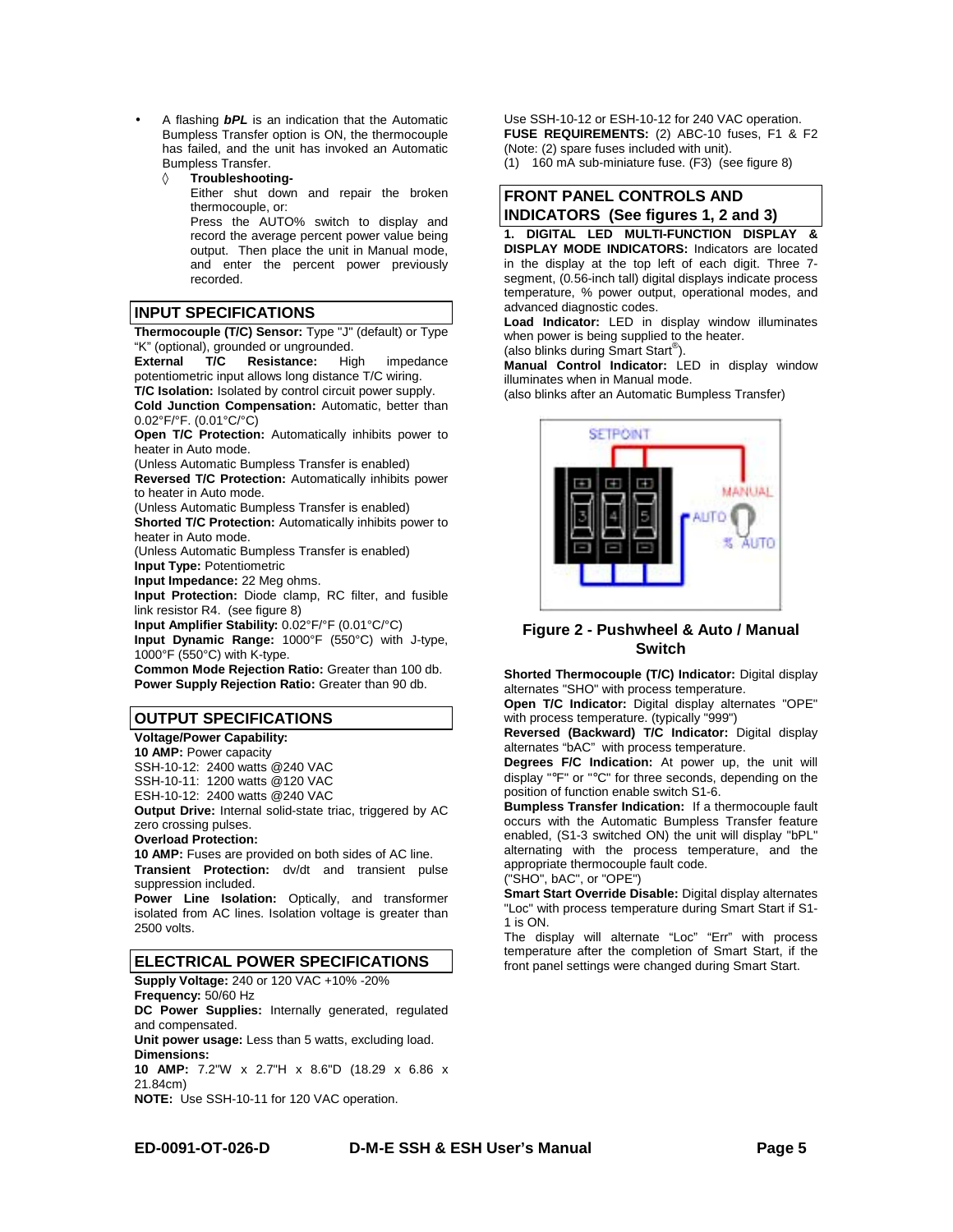

**Figure 3 – Front Panel Controls**

**2. TEMPERATURE DEVIATION LIGHTS:** Indicate amount of deviation from setpoint temperature. An outer light blinks when extreme over or under temperature condition (+/- 40°F) exists.

**Temperature Deviation Indicators:** Five separate LED's: +/-20°F/11°C=(Red), +/-10°F/5°C=(Yellow), 0°F/0°C=(Green)

**3. SETPOINT / % POWER ADJUSTMENT:** Three-digit pushwheel adjusts setpoint (Auto), or % power (Manual). **Auto Setpoint Control Range:** 0 to 999°F, 0 to 537°C. Resolution: 1°F (1°C)

**Manual (% Power) Control:** Right two digits of threedigit pushwheel.

**Manual (% Power) Control Range:** 0 to 99%.

**4. AUTO / MANUAL / % AUTO SWITCH:** Toggle switch, selects Auto, (setpoint temp.) or Manual (% power) control modes.

Lower momentary position displays the percent power output in Auto mode, or percent power Automatic Bumpless Transfer value in the case of a thermocouple fault.

**5. POWER ON/OFF SWITCH:** Controls AC power to unit. 16 amp rocker switch, UL, CSA, VDE approved.

#### **TEMPERATURE MODE °F/°C**

To operate the SSH or ESH units in the °F (degrees Fahrenheit) mode, place switch S1-6 in the OFF position. To operate the SSH or ESH units in the °C (degrees Centigrade) mode, place switch S1-6 in the ON position. (see figures 4 and 8) The mode of operation is displayed on startup as either "°F" or "°C".

#### **AUTOMATIC BUMPLESS TRANSFER**

"Automatic Bumpless Transfer" is defined as a thermocouple failure causing the unit to automatically switch into manual percent power mode, if the unit has learned an average percent power. (The SSH or ESH requires approximately 10 minutes of stable temperature control to learn an average percent power) To enable Automatic Bumpless Transfer, place switch S1-3 in the ON position. To disable the Automatic Bumpless Transfer option, place switch S1-3 in the OFF position. If disabled, the power output will be inhibited after a thermocouple fault occurs. The user will then have to place the unit in Manual mode to gain control of the output power.

With an Automatic Bumpless Transfer active, the unit will also enter an alarm state. The display will alternate between "bPL" ("bumpless"), the diagnostic code for the thermocouple fault, and the process temperature. To clear the alarm, push the AUTO% switch to view the average percent power being used, place the unit in Manual mode and enter that percent power.

With Automatic Bumpless disabled, the unit will still learn the average percent power, but the user must press the AUTO% switch, and record the average percent power prior to a thermocouple failure. Upon a thermocouple fault, the unit will inhibit output power, and will enter an alarm state. The appropriate diagnostic code will alternate in the display with the process temperature. The user must then place the unit in Manual mode and enter the recorded percent power. This action will clear the alarm.

#### **"LIGHTS OUT" FEATURE**

The unit can be programmed to shut off the digital LED display during stable Auto mode operation.

To enable this option, set switch S1-2 to ON. After the unit achieves stable operation about setpoint for 10 minutes, the digital LED display will turn off. Only the green deviation LED will be on.

The display will turn back on automatically should an alarm condition occur, if any of the front panel switch settings are changed, or if the process temperature deviates more than +/-10 °F in temperature.

It is recommended that the AUTO% switch be used to temporarily restore the display manually. The display will then turn off again after five minutes of stable operation about setpoint in Auto mode.

#### **SMART START OVERRIDE DISABLE**

This SSH and ESH units incorporate an option to override the Smart Start feature in Auto mode by toggling the Auto/Manual switch to Manual and then back to Auto. By setting switch S1-1 to ON, this override can now be disabled. With switch S1-1 set to ON, the unit will display "Loc" alternating with the process temperature during Smart Start. All front panel switch changes will be ignored during Smart Start. If the user changes any of the front panel settings during Smart Start, the unit will continue to display "Loc" to indicate that the front panel is still "locked out". After Smart Start is complete, the unit will check for front panel settings changes, and then display "Loc" "Err" alternating with the process temperature if any changes have occurred. Output power will still be active.

If the unit is operating in Auto mode with a process temperature above 212°F, (100°C) the user must turn the unit off, and change the settings back to their initial positions, then turn the unit back on. The unit will resume controlling to the selected setpoint. If the process temperature is below 212°F, (100°C) the unit will restart Smart Start.

If the unit is operating in Manual mode, turn the unit off, and change the settings back to their initial positions, then turn the unit back on. The unit will restart the Smart Start process.

Setting switch S1-1 to ON also activates a new Smart Start feature in Manual mode. With S1-1 ON, a unit in Manual mode will ramp from zero percent to setpoint percent power over a 4-1/2 minute period, thus mimicking Smart Start in Auto mode. "Loc" will be displayed in this mode also. "Loc" "Err" will also be displayed afterward, if the user attempts changes to the front panel settings.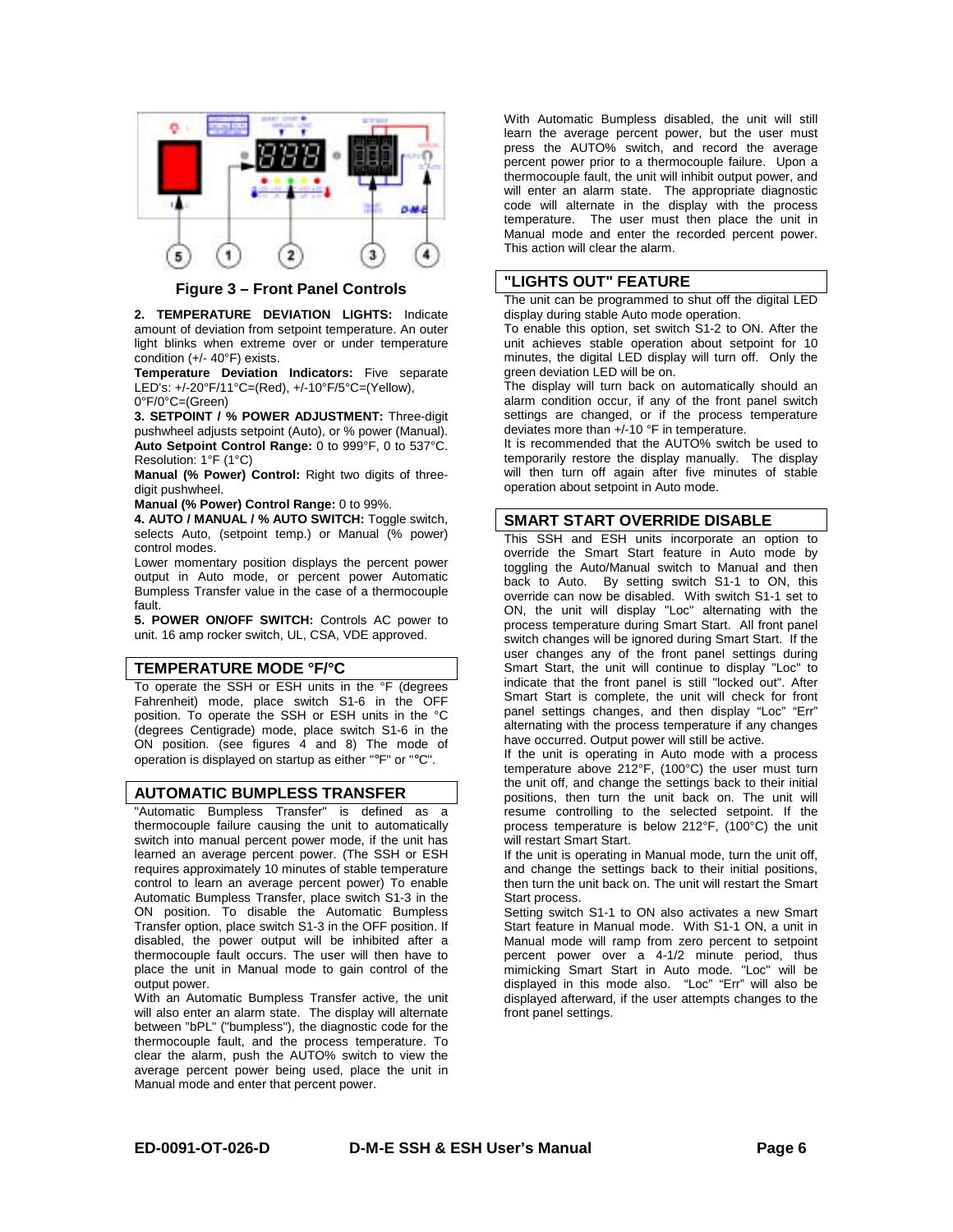#### **FUNCTION ENABLE SWITCHES**

- **S1-1** Smart Start (SS) Override Disable
- **S1-2** Lights Out Enable
- **S1-3** Auto Bumpless Enable
- **S1-4** SHO Long
- **S1-5** SHO Disable
- **S1-6** Deg F/C (C=ON)



# S1

**Figure 4 – Dip Switch Locations**

#### **DESENSITIZING "SHO"**

Shorted Input override, SHO, is defined as a condition when the thermocouple is shorted and the unit does not detect a rising temperature that corresponds to the output power being delivered. If the temperature rise does not change at a rate of more than 2 °F in 90 seconds, this is interpreted as a Shorted Input.

Sometimes a 2-degree rise in 90 seconds is too sensitive. If this is the case, the unit can be If this is the case, the unit can be desensitized to this situation, or the diagnostic can be totally shut off. Switch S1-4 ("SHO Long") changes the sensitivity to 3 degrees in 255 seconds. Switch S1-5 ("SHO Disable") turns this diagnostic totally off. It is highly recommended that normal sensitivity be tried first. It should be sufficient for all nozzles and most manifolds. Large hot runner manifolds and molds may require desensitization. The SHO Disable feature The SHO Disable feature should only be considered as a final resort.

#### **REAR PANEL (See figure 5)**

The rear panel has several items of interest to the user. First, the line cord is international and has 3 colors of wires; these should be wired as follows: Blue (line L1), Brown (line L2), and Green/Yellow (earth ground). Second, the unit has 2 fuse-holders, each has an ABC10 fuse installed. To access the fuse, disconnect power, insert a screwdriver into the plastic fuse holder slot, press inward slightly and turn counter-clockwise. Third, the power/thermocouple connector is mounted on the rear panel. (See figure 6 for wire connections)



**Figure 5 - Back Panel of SSH Unit**

#### **WIRING THE LOAD**

Wiring the unit is simple. Remove the side screw on the mating connector, (included with the unit), and remove the insert from the hood shell. Then pull the wires through the rear side of the connector hood shell and attach them as shown below by securing each wire in the proper hole and turning the screw to tighten. Common mistakes in wiring can cause severe unit malfunctions. Please exercise caution when wiring the connector to the heating element and thermocouple. The ESH and SSH wiring diagrams are shown below.



**Figure 6 - Connector Wiring Diagrams** 

#### **K TYPE THERMOCOUPLE SELECT**

The SSH/ESH units can be converted for a K type thermocouple input by re-configuring the thermocouple type select jumpers. (see figures 7 and 8) Remove jumpers J5 and J6, and install jumpers J7, J8, and J21 for a K type thermocouple input. After converting the T/C to K type, or back to a J type, the module will require re-calibration.

#### **CALIBRATION PROCEDURE – J OR K TYPE T/C (See figure 7 and 8)**

1. Power the unit on, and wait 10-15 minutes for it to warm up.

2. Attach a thermocouple simulator (I.E. Omega model #CL25) to the thermocouple inputs and set the simulation temperature to 200°F (93°C) for J- type T/C. (400°F (205°C) for K-type T/C)

3. Adjust the ZERO trimpot, R13, to read 200°F (93°C) on the display for J-type T/C.

(400°F (205°C) for K-type T/C)

4. Set the simulation temperature to 800°F (427°C) for J-type T/C. (650°F (344°C) for K-type T/C)

5. Adjust the GAIN trimpot, R18, to read 800°F (427°C) on the display for J-type T/C.

(650°F (344°C) for K-type T/C)

6. Repeat steps 2 through 5 until no further trimpot adjustment is needed.

7. Turn power off and remove the thermocouple simulator.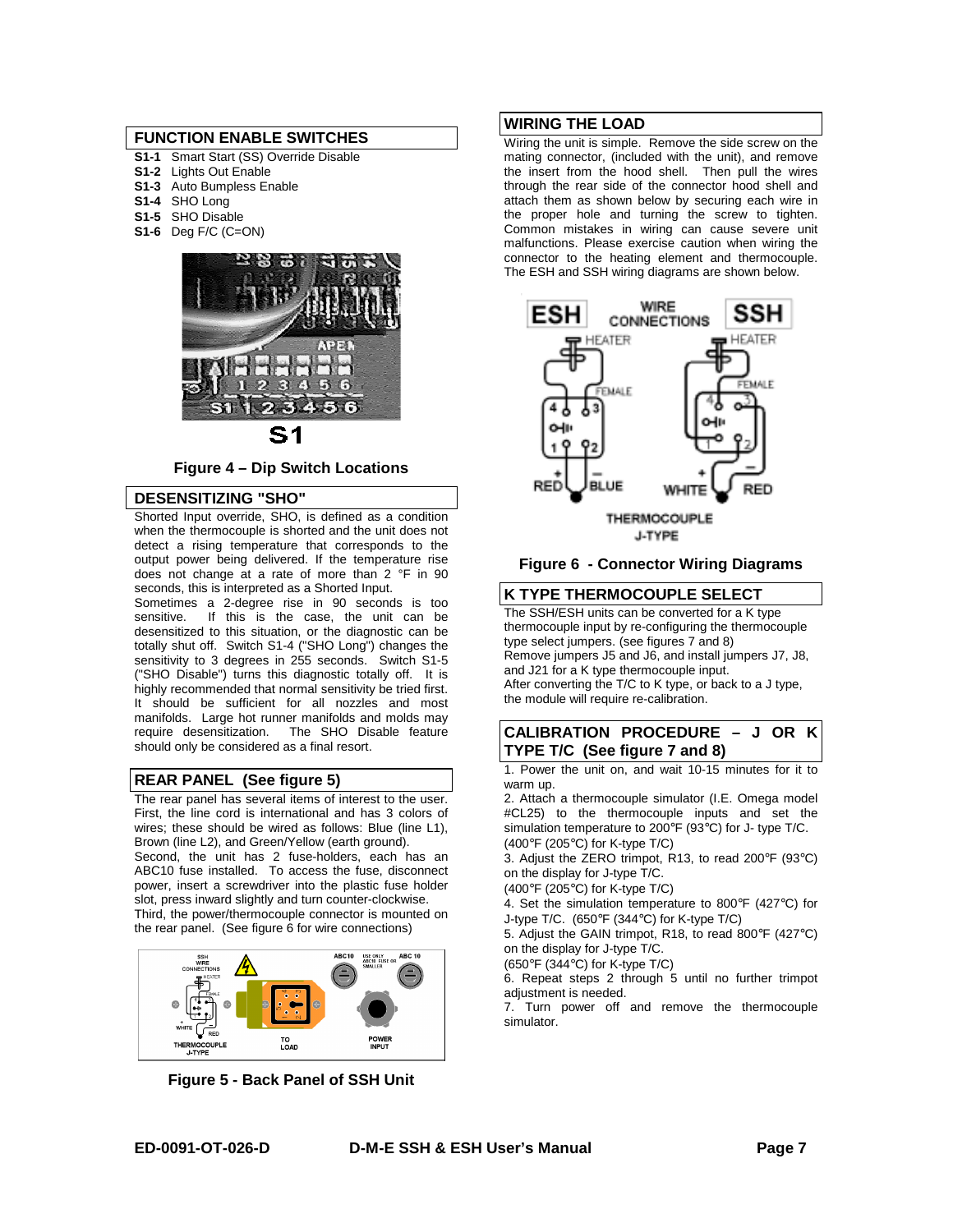

**Figure 7 - Calibration Potentiometers** 

#### **RETURN POLICY**

The D-M-E<sup>®</sup> SSH<sup>®</sup> and ESH units are warranted for 1year parts and labor, excluding fuses. Contact D-M-E Customer Service for return authorization for repairs, or warranties. Replacement parts are also available through the Customer Service Department.

#### **D-M-E Customer Service**

| In U.S., West Coast: | 1-323-263-9261 |
|----------------------|----------------|
| Elsewhere in U.S.:   | 1-800-626-6653 |
| In Canada:           | 1-905-677-6370 |

#### **SERVICE CENTER U.S.A.**

D-M-E WORLD HEADQUARTERS 29111 STEPHENSON HIGHWAY MADISON HEIGHTS, MICHIGAN 48071 TELEFAX: (248) 398-6174

SSH<sup>®</sup>, ESH, G-Series<sup>®</sup>, Smart Series<sup>®</sup>, Smart Start<sup>®</sup>, and D-M-E $^{\circledR}$  are all registered trademarks of D-M-E Company.

### **REPLACEMENT PARTS LIST**

| To meet warranty requirements, use only DME®<br>parts. |                   |  |  |
|--------------------------------------------------------|-------------------|--|--|
| F1, F2, Fuse, 15 Amp, 250 Volt, ABC10                  | ABC <sub>10</sub> |  |  |
| The use of lower amperage fuses for                    |                   |  |  |
| increased protection is recommended.                   |                   |  |  |
| Power Rocker Switch, 16 Amp, 250 VAC                   | <b>RPM0008</b>    |  |  |
| T1, Transformer, 240/120 Volt                          | RPM0009           |  |  |
| U5, Triac Driver                                       | RPM0010           |  |  |
| U3, U8, Operational Amplifier                          | <b>RPM0014</b>    |  |  |
| R4, Flameproof Fusible link resistor                   | <b>RPM0050</b>    |  |  |
| <b>WARNING! DO NOT SUBSTITUTE</b>                      |                   |  |  |
| U9, Optocoupler                                        | <b>RPM0052</b>    |  |  |
| Setpoint pushwheel switch assembly, on                 | RPM0053           |  |  |
| front panel.                                           |                   |  |  |
| Q1, Triac, 40 Amp, 800 Volt                            | <b>RPM0054</b>    |  |  |
| S3, 3 position switch on front panel                   | <b>RPM0056</b>    |  |  |
| F3, Fuse, 160 mA, 250 V, Sub-miniature                 | <b>RPM0090</b>    |  |  |
| IC2, Microprocessor, Pre-programmed,                   | <b>SSM0002</b>    |  |  |
| (DME proprietary software)                             |                   |  |  |

**NOTE:** If the microprocessor chip (replacement part number SSM0002) is replaced the unit will require recalibration.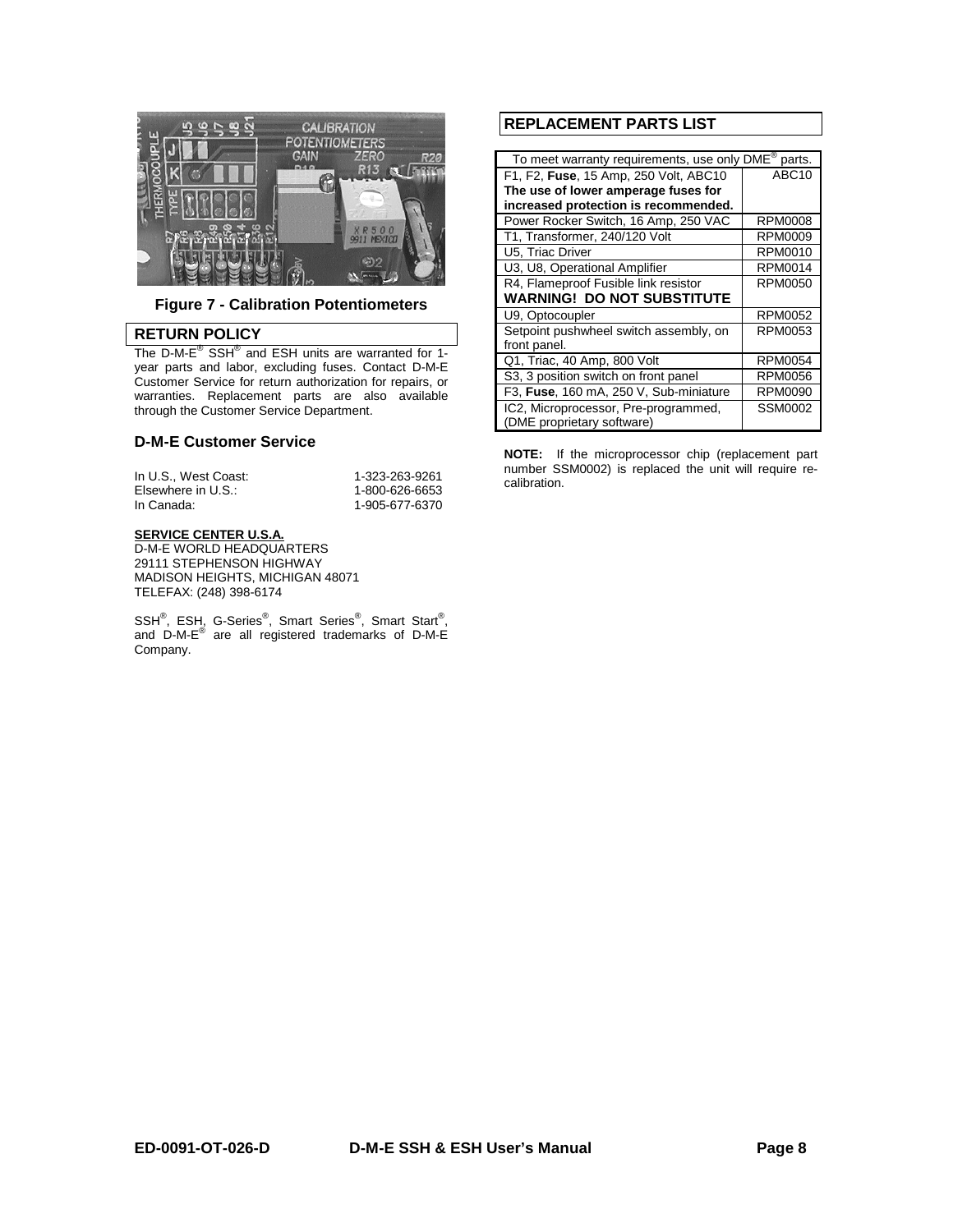

**Figure 8 - Main Printed Circuit Board**